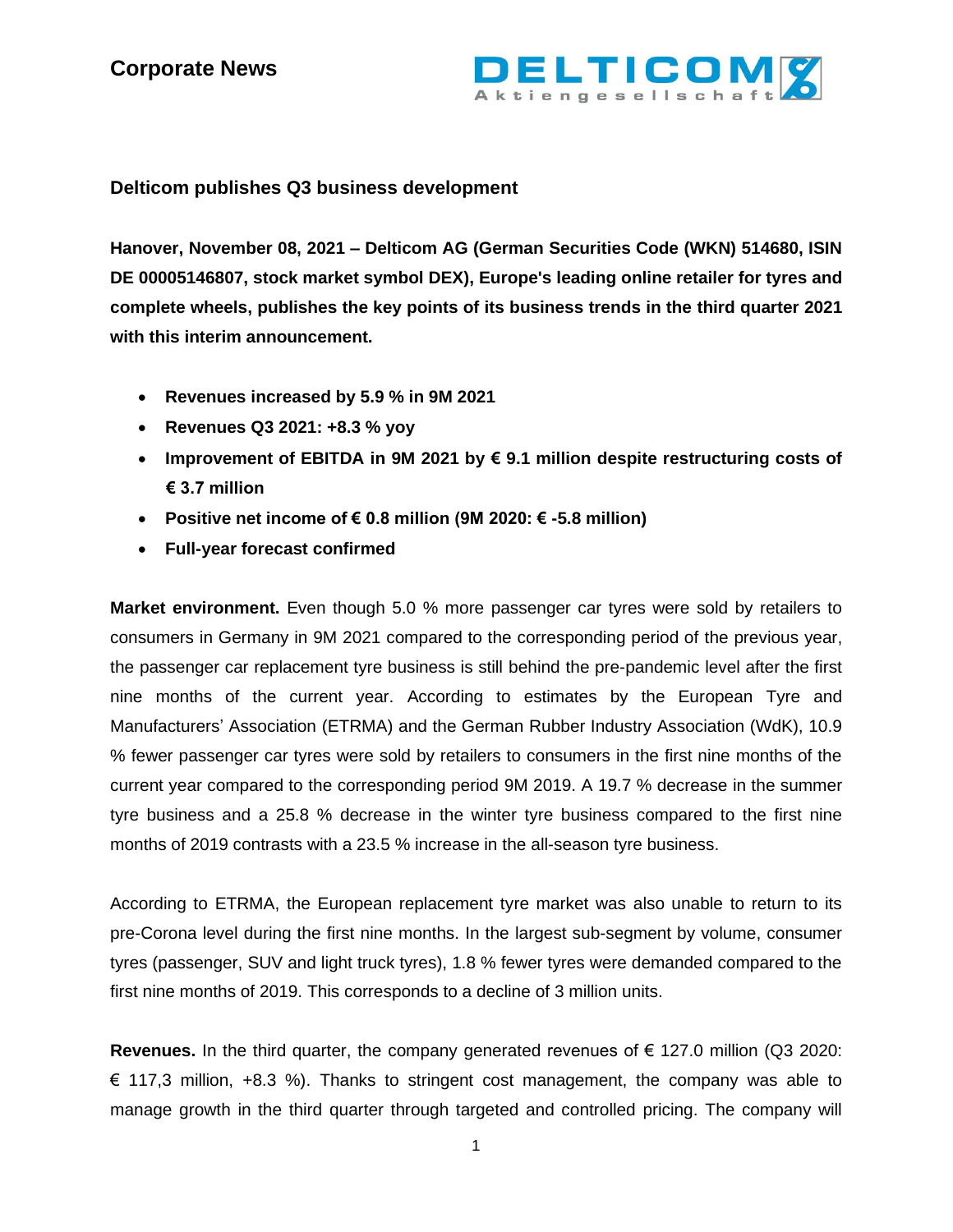

continue its focus on cost efficiency in order to seize opportunities to generate sufficiently profitable revenues in the future. Group revenues for the first nine months of the current fiscal year totalled € 376.2 million, an increase of 5.9 % compared to the previous year (9M 2020:  $\epsilon$  355.3 million). Excluding the revenue contributions in 9M 2020 from the discontinued peripheral activities, revenue growth in the core business amounts to 7.1 % in the reporting period.

**Gross margin.** The cost of goods sold (COGS) is the largest expense item; it considers the purchase price of sold products (mainly tyres). It amounted to  $\epsilon$  293.4 million in the period under review (9M 2020:  $\epsilon$  270.5 million, +8.5 %). The gross margin for the reporting period was 22.0 %, compared to 23.9 % in the corresponding period of the previous year. For parts of the business, the transport costs have to be included in the cost of goods sold due to a change in the reporting requirement since last year. For the first nine months, this effect leads to an increase in the cost of goods sold by  $\epsilon$  2.3 million.

The gross margin for the third quarter was 20.3 % (Q3 2020: 24.1 %). The quarterly impact on gross profit from the reclassification of parts of the transport costs to the cost of goods sold amounts to  $\epsilon$  0.7 million. In addition, inflation-related price increases in purchasing and sales as well as sales-related mix effects in the transitional quarter to the winter season led to a lower percentage margin compared to the previous year.

**Other operating income.** At € 22.9 million, other operating income in the first nine months of the current year is higher than in the previous year (9M 2020: € 16.1 million). It includes earnings contributions from project business in the amount of  $\epsilon$  3.9 million, which compensate for the restructuring costs in 9M 2021. At  $\epsilon$  6.4 million, other operating income for the third quarter is  $\epsilon$ 0.8 million lower than in the same quarter of the previous year.

**Gross profit.** Gross profit amounted to € 105.7 million after € 100.9 million in the previous year. This corresponds to an increase of 4.8 %. Gross profit in relation to total income amounted to 26.5 % (9M 2020: 27.2 %).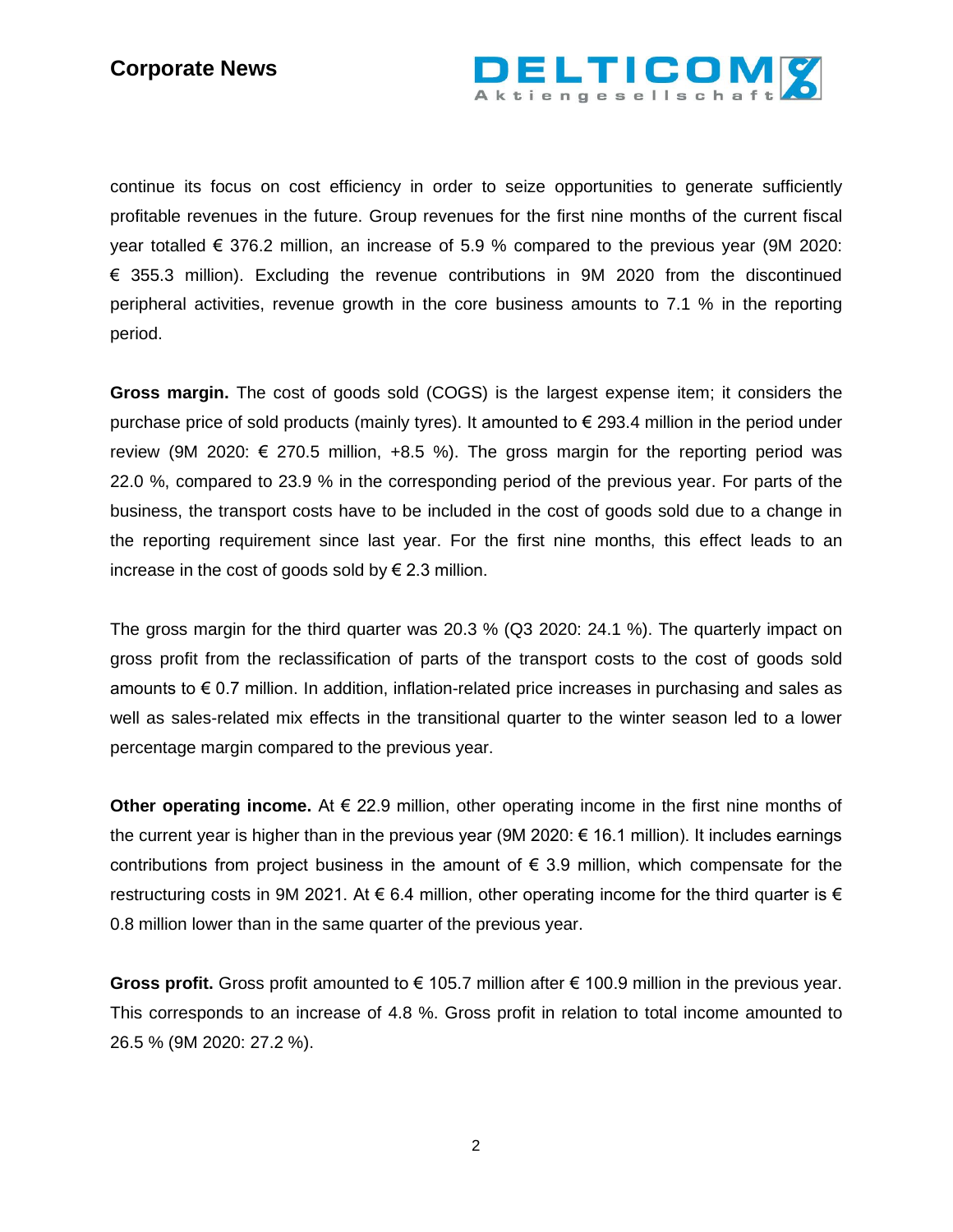

**Personnel expenses.** On the reporting date of September 30, 2020, the Group employed a total of 175 people (September 30, 2020: 186). Personnel expenses amounted to € 10.4 million after € 11.0 million in the first nine months of 2020  $(-5.2 \%)$ .

**Marketing.** Marketing expenses amounted to € 11.9 million in the reporting period after € 12.6 million in the previous year (-5.0 %). The marketing expense ratio (marketing expenses in relation to revenues) was 3.2 % for the first nine month (9M 2020: 3.5 %).

**Transport costs.** Transport costs amounted to € 34.3 million in 9M 2021 (9M 2020: € 35.6 million, -3.7 %). The transport cost ratio (transport costs in relation to revenues) was 9.1 % in the reporting period, the ratio for Q3 2021 is 8.3 % (9M 2020: 10.0 %, Q3 2020: 9.8 %). Even without taking into account the described reclassification effect, the transport cost ratio is reduced compared to the previous year. Thanks to the decentralised warehouse infrastructure and optimised delivery routes, the company is currently able to compensate for the cost increases despite rising prices. Within other operating expenses, transport costs are the largest cost block. Along with the gross margin, transportation costs represent a central control element with regard to achieving sufficiently profitable revenues.

**Other operating expenses.** The remaining other operating expenses totalled € 38.3 million in the reporting period, a decline of 4.3 % compared to same period of the previous year (9M 2020: € 40.0 million).

**EBITDA.** EBITDA for the first nine month amounted to € 10.8 million compared to € 1.7 million in the previous year. Earnings before interest, taxes, depreciation and amortization are impacted by restructuring costs of € 3.7 million in 9M 2021. Nevertheless, an improvement in EBITDA of € 9.1 million was achieved compared to the same period of the previous year. In the third quarter, EBITDA amounted to  $\epsilon$  2.8 million, a decrease of  $\epsilon$  0.4 million compared to the same quarter of the previous year.

**Depreciation.** Depreciation and amortization amounted to  $\epsilon$  7.8 million in the period under review after  $\epsilon$  7.2 million in the previous year. The increase of 8.3 % is associated with the depreciation of the rights of use for the long-term lease of the warehouse location in the border

3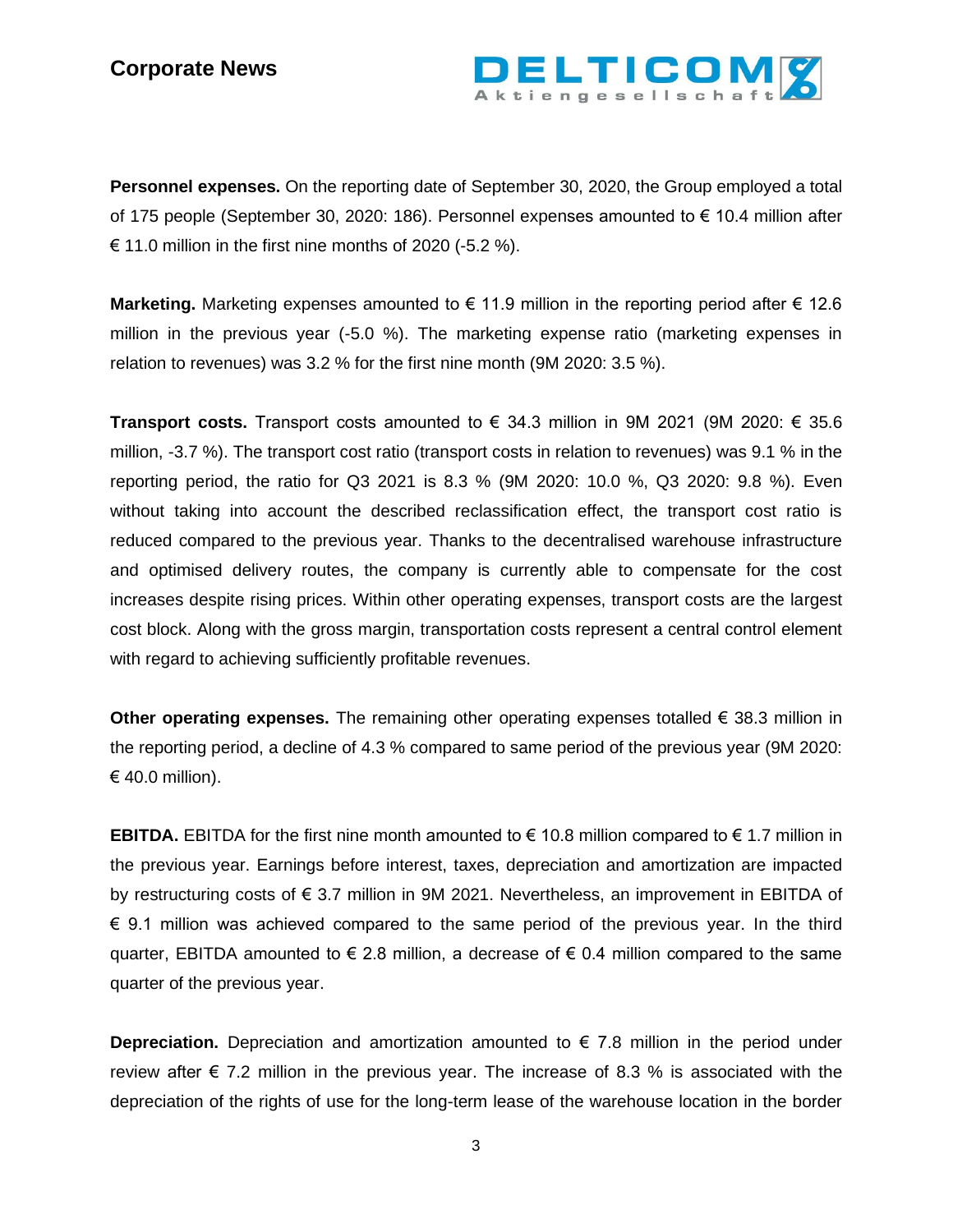

triangle of Germany, France and Switzerland, which was put into operation at the end of last year.

**EBIT.** EBIT improved by € 8.5 million from € -5.4 million to € 3.1 million in the reporting period. In the third quarter, the company achieved an EBIT of  $\epsilon$  0.3 million (Q3 2020:  $\epsilon$  0.7 million).

**Net income.** At € 0.8 million, net income for the first nine month was  $€ 6.6$  million higher than in 9M 2020 (€ -5.8 million).

**Working Capital Management.** Among the current assets, inventories is the biggest line item. As of the balance sheet date September 30, 2020, inventories amounted to  $\epsilon$  91.9 million, an increase of € 15.9 million on a balance sheet date comparison (September 30, 2020: € 75.9 million). Against the background of the current market and sea freight situation, the company has brought winter stocking forward by a few weeks this year in order to be able to deliver without restrictions at the peak of the season. The rising purchase prices in view of the raw material markets also lead to an increase in inventories compared to the balance sheet date of the previous year. Trade payables were € 27.9 million higher on a balance sheet date comparison (September 30, 2021: € 111.5 million, September 30, 2020: € 83.7 million). Trade receivables amounted to € 22.8 million as of the balance sheet date (September 30, 2020: € 21.9 million).

**Equity.** Equity amounted to € 32.1 million on the balance sheet date (December 31, 2020: € 14.8 million, September 30, 2020: € 2.3 million). The company's equity was strengthened by means of the capital increases successfully placed in June of this year. As of the balance sheet date, the company's equity ratio was 12.3 % (December 31, 2020: 7.4 %, September 30, 2020: 1.1 %).

**Financial liabilities.** Liabilities to banks amounted to € 48.3 million as of the balance sheet date, a decrease of  $\epsilon$  14.4 million compared to same period of the previous year (September 30, 2020: € 62.7 million).

**Liquidity.** Cash and cash equivalents amounted to € 9.0 million as of September 30, 2021 (December 31, 2020: € 5.6 million, September 30, 2020: € 6.1 million). Net liquidity (liquidity less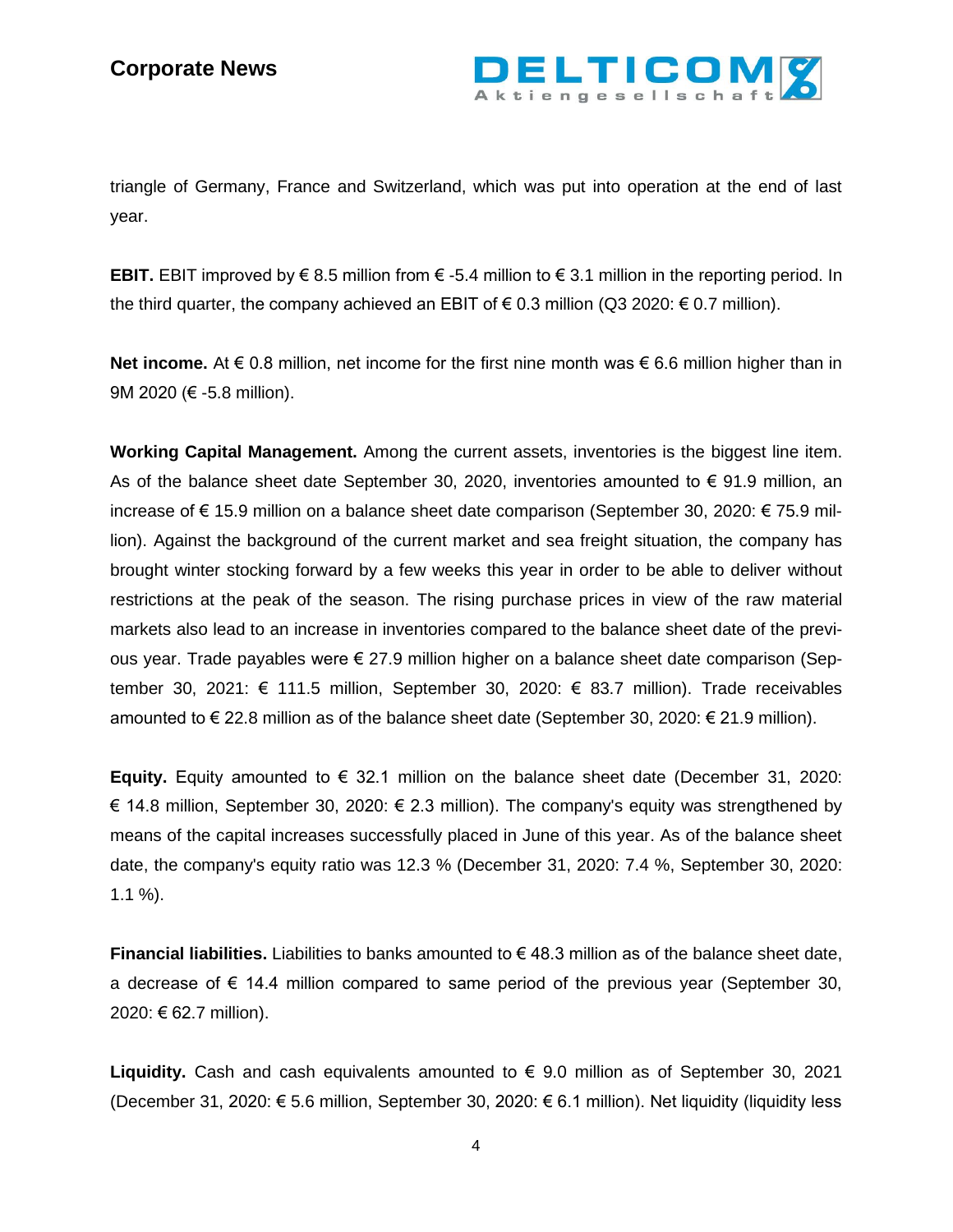

current financial liabilities) amounted to € -39.3 million as of September 30, 2021 (December 31, 2020: € -38.9 million, September 30, 2020: € -56.6 million).

**Outlook.** Against the backdrop of a strong order intake since the beginning of October, the management certainly expects to achieve consolidated revenues in the range of  $\epsilon$  550 million and € 590 million in the current year. EBITDA for the full year is reconfirmed in the range of € 16 million to  $\in$  20 million.

<End of disclosure>

#### **About Delticom:**

With the brand Reifendirekt, Delticom AG is the leading company in Europe for the online distribution of tyres and complete wheels.

The product portfolio for private and business customers comprises an unparalleled range of more than 600 brands and around 18,000 tyre models for cars and motorcycles. Complete wheels and rims complete the product range. The company operates 351 online shops and online distribution platforms in 73 countries, serving more than 16 million customers.

As part of the service, the ordered products can be sent to one of Delticom's approximately 37,000 service partners worldwide for mounting at the customer's request.

Based in Hanover, Germany, the company operates primarily in Europe and the USA and has extensive expertise in the development and operation of online shops, internet customer acquisition, internet marketing and the establishment of partner networks.

Since its foundation in 1999, Delticom has built up comprehensive expertise in designing efficient and fully integrated ordering and logistics processes. The company's own warehouses are among its most important assets.

In fiscal year 2020, Delticom AG generated revenues of around 541 million euros. At the end of last year, the company employed 177 people.